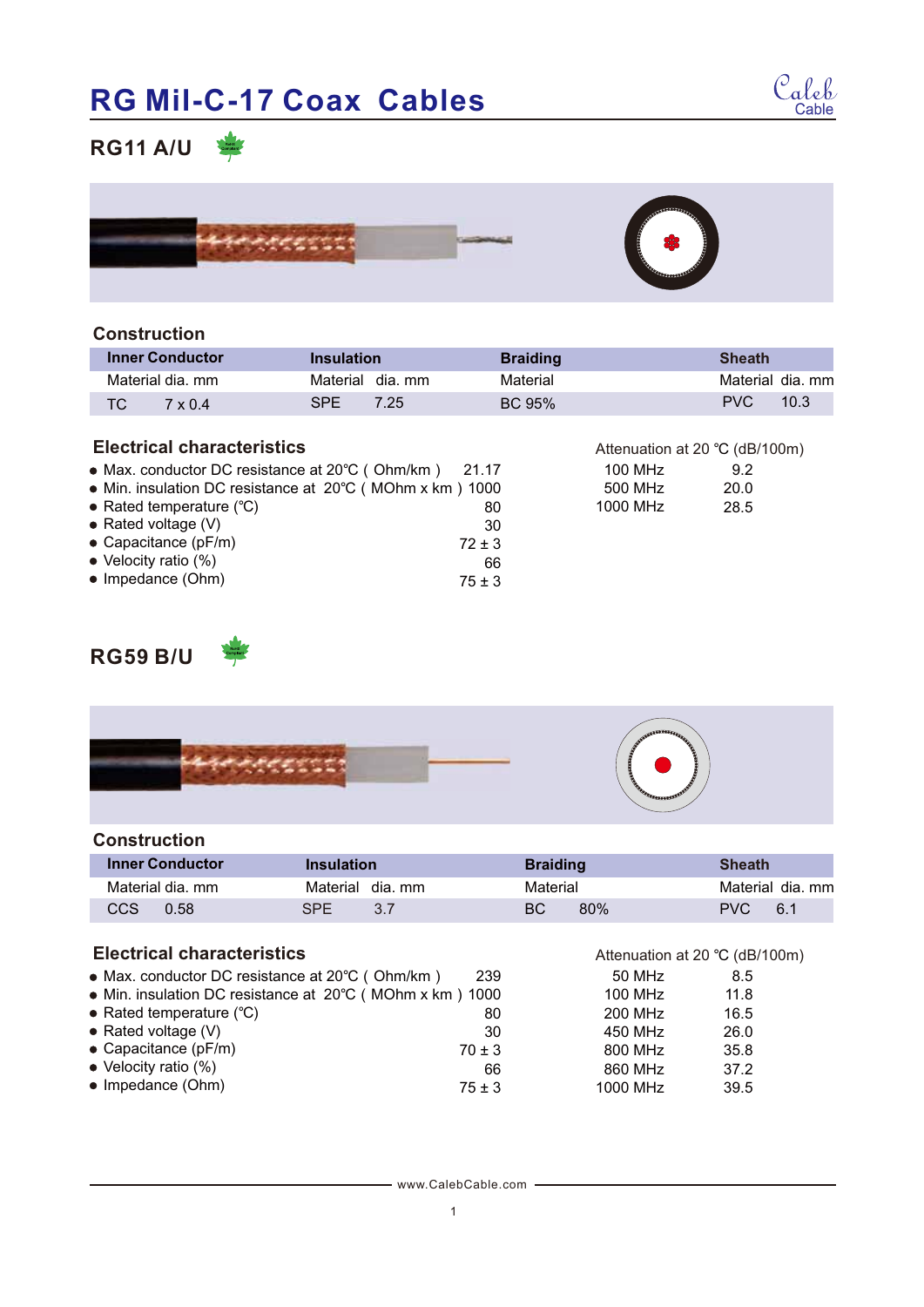# **RG Mil-C-17 Coax Cables**



### **RG179**



### **Construction**

| <b>Inner Conductor</b> | <b>Insulation</b>  | <b>Braiding</b> | <b>Sheath</b>   |
|------------------------|--------------------|-----------------|-----------------|
| Material dia. mm       | Material dia mm    | Material        | Material dia mm |
| SPCCS 7 x0.1           | <b>PTFE</b><br>1.5 | SPC 94%         | FFP<br>2.5      |

#### **Electrical characteristics**

| • Max. conductor DC resistance at 20°C (Ohm/km)     | - 338.7    |
|-----------------------------------------------------|------------|
| • Min. insulation DC resistance at 20°C (MOhm x km) | 200        |
| • Rated temperature $(°C)$                          | 200        |
| • Rated voltage $(V)$                               | 30         |
| $\bullet$ Capacitance (pF/m)                        | $68 \pm 3$ |
| $\bullet$ Velocity ratio (%)                        | 69         |
| • Impedance (Ohm)                                   | $75 + 3$   |

| Attenuation at 20 °C (dB/m) |       |
|-----------------------------|-------|
| 100 MH <sub>z</sub>         | 0.268 |
| 400 MHz                     | 0.523 |
| 1000 MH <sub>z</sub>        | 0.885 |
|                             |       |

### **RG187 A/U**



#### **Construction**

| <b>Inner Conductor</b> | Insulation                    | <b>Braiding</b> | <b>Sheath</b>    |
|------------------------|-------------------------------|-----------------|------------------|
| Material dia. mm       | Material dia mm               | Material        | Material dia. mm |
| SPCCS $7 \times 0.1$   | <b>PTFE</b><br>1 <sub>6</sub> | SPC             | FFP<br>2.66      |

#### **Electrical characteristics**

| • Rated temperature $(^{\circ}C)$ | 200        |
|-----------------------------------|------------|
| $\bullet$ Capacitance (pF/m)      | $65 \pm 3$ |

± 3

Impedance (Ohm) 75

50 MHz 27.9 100 MHz 200 MHz 400 MHz 1000 MHz 32.8 41.0 52.5 78.7 Attenuation at 20 ℃ (dB/100m)